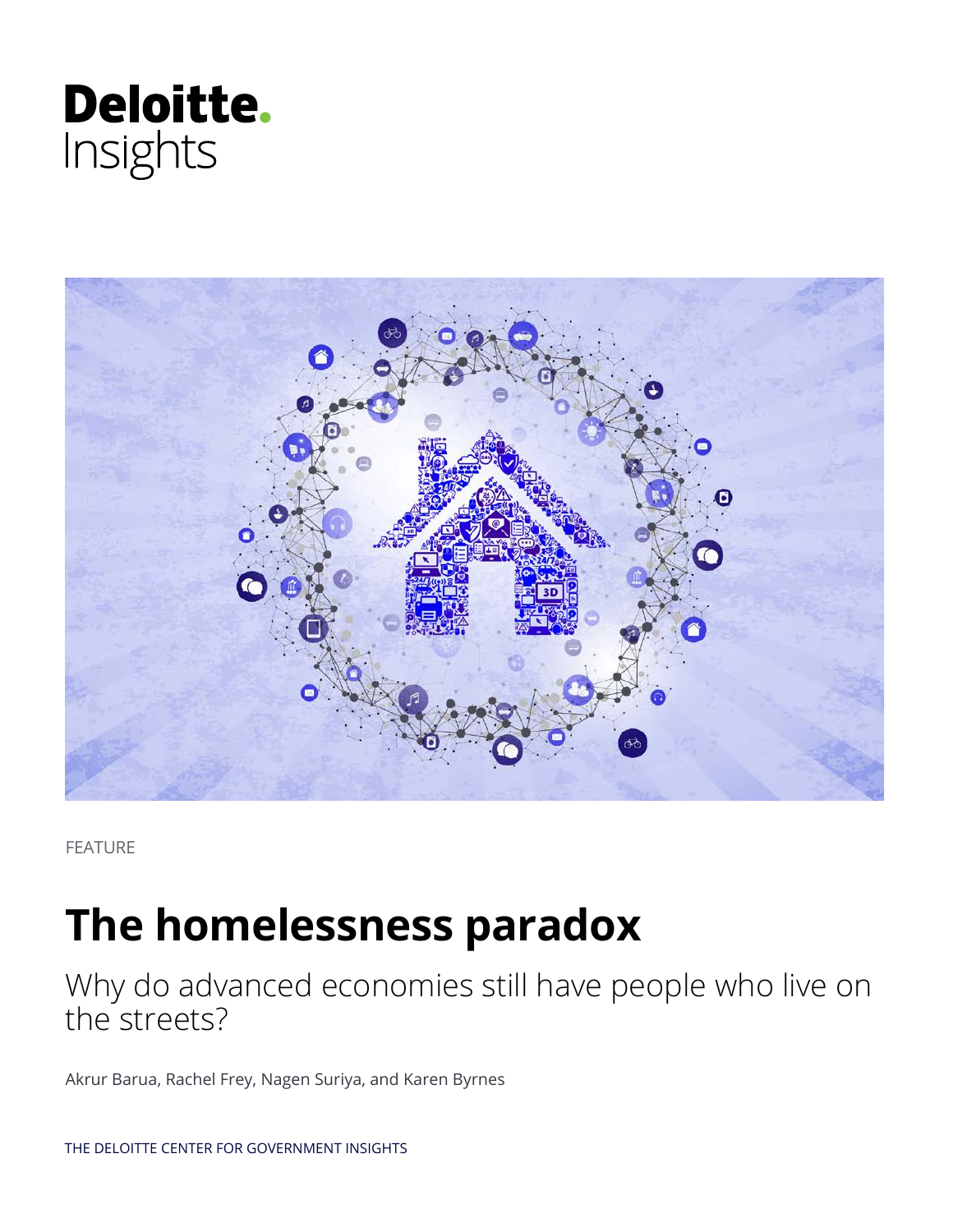Homelessness exists across the developed world, and no matter how small a percentage of a country's population is homeless, the problem is difficult to ignore, especially in modern democracies where societies are placing an increasing emphasis on well-being and inclusion.

N 2018, THE world's advanced economies—the<br>39 high-income economies identified by the<br>International Monetary Fund (IMF)—boasted a<br> $\therefore$  GDD, SUGA is 2016, CRAVING N 2018, THE world's advanced economies—the 39 high-income economies identified by the per capita GDP of US\$45,843 (in 2011 dollars), more than four times the corresponding figure for emerging and developing economies.<sup>1</sup> As prosperous as they are, one might assume that everyone in these economies would have access to basic requirements such as food and shelter. Unfortunately, that isn't the case.

Data on homelessness from key economies in the developed world suggests that not everyone even in those areas has a roof over their head.<sup>2</sup> In the United States alone, point-in-time estimates by the Department of Housing and Urban Development (HUD) for a single day in January 2018 put the country's number of homeless at 552,830.<sup>3</sup> Although this is only a fraction of the total US popula-

tion (0.2 percent),<sup>4</sup> it is a large enough number to be noticeable. And the United States isn't alone. People sleeping on the streets or desperately seeking shelter are also seen in major cities and economies around the developed world—a puzzling phenomenon given these economies' prosperity.

# **It's hard to size the problem on a global scale**

Understanding the extent of homelessness worldwide presents several challenges. For one thing, there is no single global agency that reports homelessness data; instead, several country-level

organizations take stock.<sup>5</sup> Different countries also vary in their methods of describing and tracking the problem.

First, the definition of homelessness itself differs across countries. For instance, in the United States, the HUD homelessness figures include unsheltered people as well as those in temporary shelters. In Japan, however, the definition of homelessness

**People sleeping on the streets or desperately seeking shelter are also seen in major cities and economies around the developed world—a puzzling phenomenon given these economies' prosperity.**

> includes only people who are unsheltered. Canada lacks a standard definition of homelessness at all, which in turn hinders the calculation of a nationwide figure. In the United Kingdom, homelessness statistics are tracked separately in England, Wales, Northern Ireland, and Scotland, each of which has a different definition of homelessness and different metrics for measuring it.<sup>6</sup>

> Second, the frequency with which homelessness data is collected and reported also differs across countries. In Ireland, homelessness data is released monthly, while other countries (including the United States) release only a single point-intime count every year. In France, official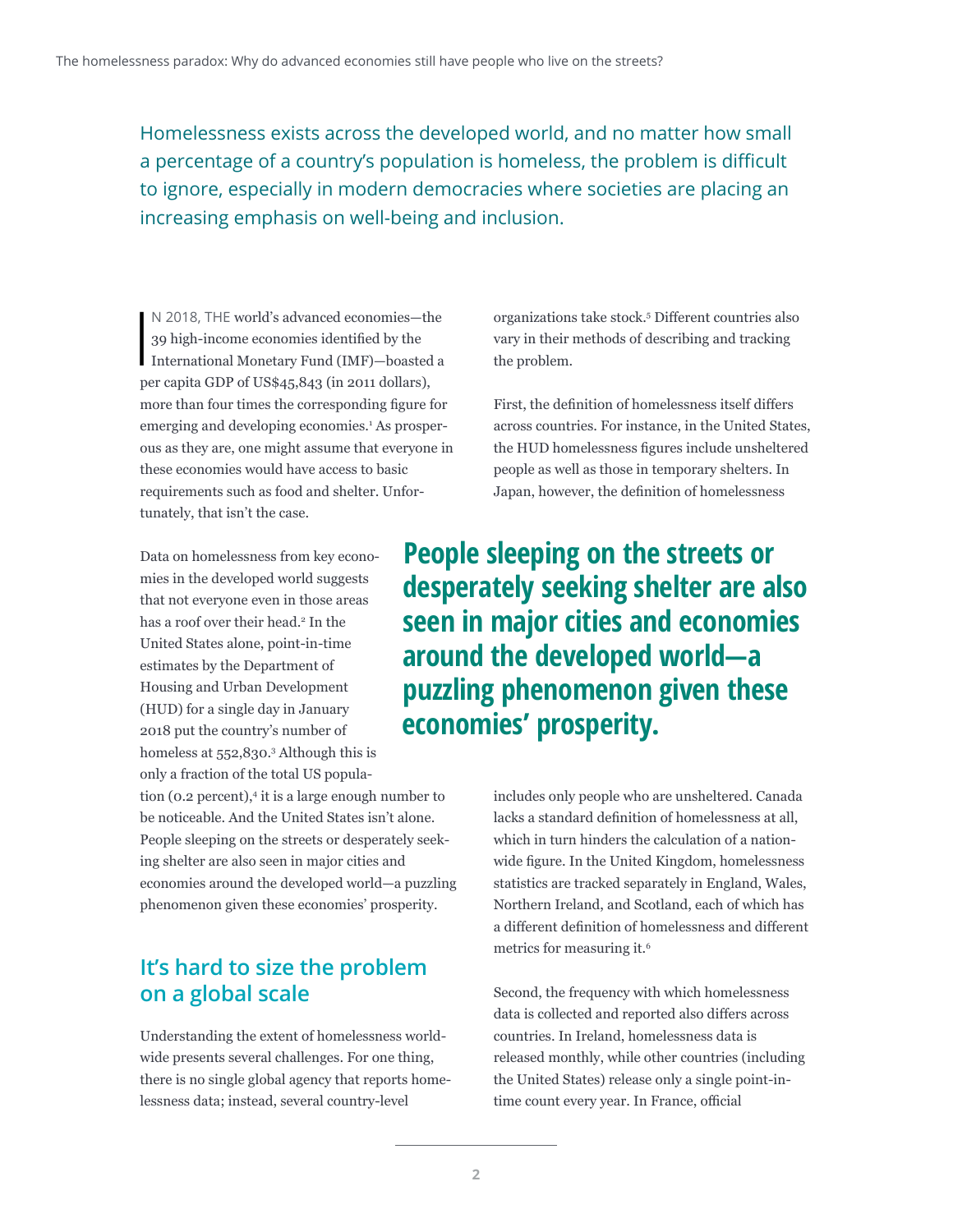population data comes from surveys by the National Institute of Statistics and Economic Studies (INSEE), which has conducted two surveys on homelessness to date (one in 2001 and the other in 2012). Both of these surveys, however, as in the United States, gave a single point-in-time count for the year. In Spain, on the other hand, homelessness figures are reported as an average per day. In England, homelessness reports track the number of homeless households, not people, and the definition of homelessness itself has recently changed due to the 2017 Homelessness Reduction Act.7 The country's homelessness data now reports the number of households (and other details) who have applied for and are owed relief under the act. Earlier, statistics were made available for those who are "statutory homeless"—those who are unintentionally homeless and are a priority due to the presence of dependent children, pregnant women, etc.8

Finally, the definitions and methods used to calculate the number of homeless people have been criticized for a tendency to underestimate the phenomenon. Definitions of homelessness, for example, often exclude those who are currently housed but are at risk of homelessness. And the use of point-in-time data, critics allege, fails to capture the transitory nature of homelessness.<sup>9</sup>

# **Homelessness by the numbers**

Even considering these challenges and criticisms, a review of homelessness data from a number of countries can offer a general picture of the problem's extent and trajectory.

In the United States, homelessness has been on a broad downward trend since 2010, when the total number of homeless was 635,159. Over the past two years, however, the number has risen slightly by an average of 0.7 percent each year. And while the national homelessness figures for 2019 have not yet been published, the latest data for some US

cities suggests that the problem is very much alive. In Los Angeles, for example, homelessness has gone up by 16 percent in the past year, with 36,165 individuals—75 percent of them unsheltered—lacking a home as of June 2019.10

In England, due to the recent change in how homelessness is defined and measured, comparisons with years prior to 2018 is not possible. However, pre-2018 data shows that homelessness declined by 4.5 percent in 2017–2018, breaking the broad upward trend the country has experienced since 2009–2010.11 In addition, England also collects official data on those "sleeping rough"12 using single-night snapshots in the autumn of every year. This data reveals that the number of those "sleeping rough" went up by 12.9 percent per year, on average, between 2010 and 2018, with London outpacing (15.2 percent rise on average per year) the rest of the country.<sup>13</sup>

While Germany has no official federal government data on the country's homelessness, the Federal Association for the Support of Homeless (BAG W) regularly releases estimates, which the government often uses. According to BAG W's 2017 estimate which was developed using an improved methodology over prior years' estimates—Germany had 650,000 homeless individuals that year. Nearly 57 percent of these were refugees, likely reflecting the large influx of asylum seekers into Germany in recent years.14

In France, the most recent official statistics found that 141,500 people were homeless in the country in 2012, of whom two-fifths were women.<sup>15</sup>

In Italy, 50,724 people requested service assistance—a proxy for homelessness—in 2014 from one of 768 service providers in 158 cities, up by 6 percent from 2011.16 In Spain, the eurozone's fourth-largest economy, an average of 16,437 people per day sought emergency accommodations in 2016, about 20.5 percent more than in 2014.17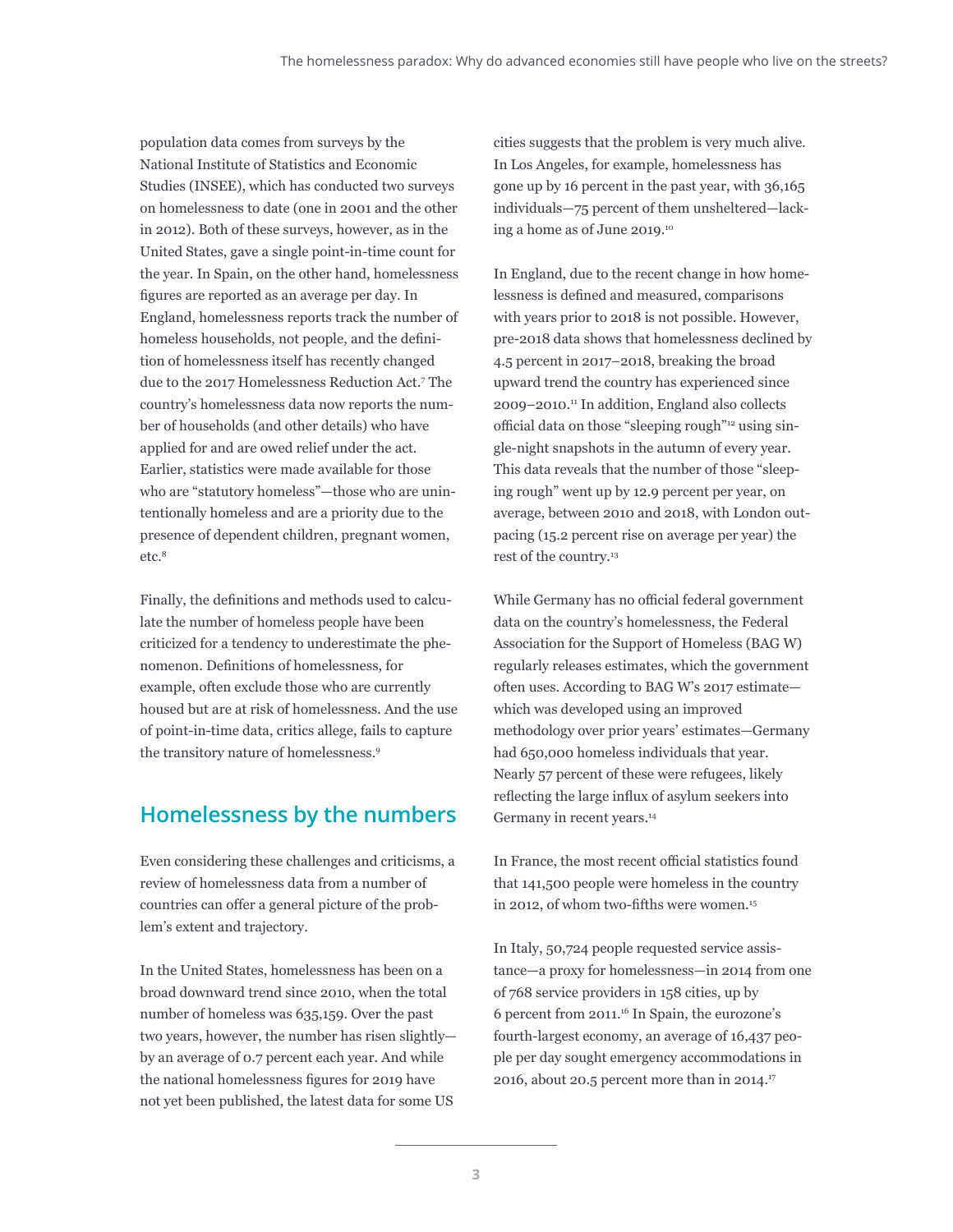In the Nordics as a whole, homelessness is less pronounced than in some other parts of Europe.18 While numbers for Sweden stand out relative to its Nordic neighbors in terms of the number of homeless—33,300 people in 2017—Finland is a success story, with the number of homeless people dropping steadily over the years.19

In Australia, which has not witnessed a recession since 1991, the number of homeless in the 2016 census was 116,427, up 13.7 percent from the 2011 census.20 In neighboring New Zealand, nearly 0.9 percent of its population or 41,207 people were homeless in  $2015.^{21}$ 

In addition to this country-level overview, data from cities suggests that homelessness is mainly an urban phenomenon. US cities, for instance, have a disproportionate incidence of homelessness compared with more rural US locations (figure 1). In 2018, 81.7 percent of the United States' homeless were in urban areas—with New York and Los Angeles alone accounting for 26 percent of this number.22 The situation is similar across the Atlantic. In England, where 61,410 households

were owed relief under the latest statutory homelessness laws in the fourth quarter of 2018,<sup>23</sup> nearly one-fifth of these were in London.

# **Who are the homeless? A quick look at the data from the United States and England**

In the United States, 60.2 percent of homeless people in 2018 were male, 39.1 percent were female, and the rest were transgender and gender-nonconforming people.<sup>24</sup> These percentages, however, change when we compare homeless individuals (or people experiencing homelessness as individuals) to those who are homeless in families (or people experiencing homelessness in families with children). For example, in 2018, the share of females in homeless people in families (60.6 percent) was nearly twice their share in homeless individuals. A similar pattern, though less pronounced, is evident when comparing sheltered with unsheltered homeless (figure 2): Females make up a smaller proportion of the unsheltered US homeless than in the sheltered US homeless.

#### FIGURE 1



### **In the United States, homelessness is concentrated in urban areas**

Source: US Department of Housing and Urban Development; Deloitte Services LP economic analysis.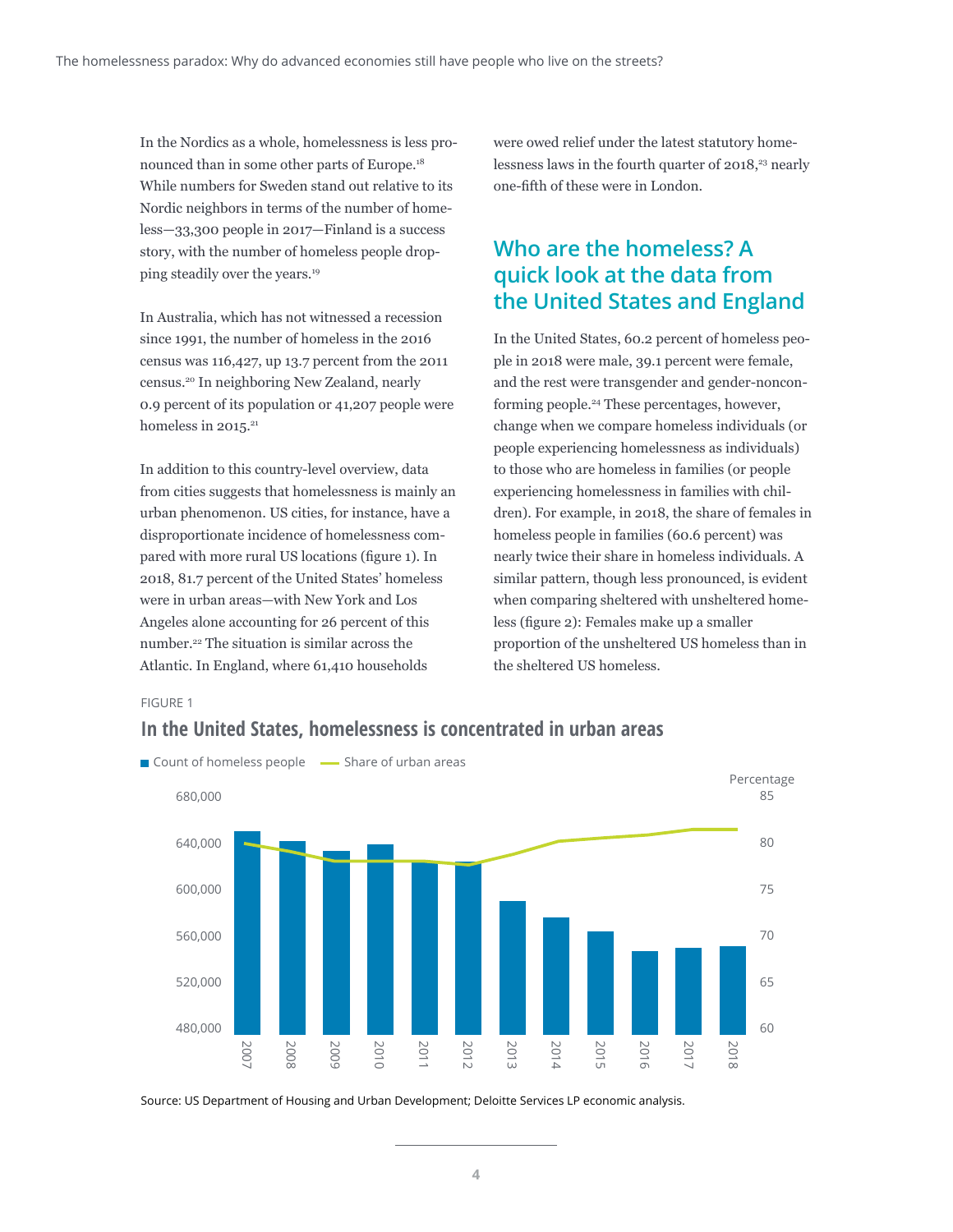# **Many factors may make people, especially those at the bottom of the income and wealth ladder, more likely to slip into homelessness.**

The HUD data also shows homelessness by age, race, and ethnicity. In 2018, 20.2 percent of US homeless people were younger than 18 years, while those above 24 years old accounted for 71.1 percent. In the same year, 22.2 percent of the US homeless were Hispanic (by ethnicity), and 39.8 percent were African-Americans (by race). Both of these percentages are higher than the respective groups' share of the total US population.

The data for England reveals interesting insights on single-parent homeless families. In Q4 2018, for example, 25 percent of the households that were owed relief under statutory homelessness duties were single-parent families with dependent children.<sup>25</sup> However, single-parent families made up a much larger proportion

(43.9 percent) of the households in temporary accommodations during this period.26 It's the opposite for single-adult households: Single adults represented only 21.8 percent of households in temporary accommodations, while they made up 60.8 percent of the households owed relief. (Figure 3 shows a breakdown of household composition in these two groups.) One likely reason for these differences may be that families with dependent children get priority when it comes to temporary accommodation.

#### FIGURE 2

### **Within the US homeless population, females are less likely to be unsheltered**

Shares of total homeless, sheltered homeless, and unsheltered homeless (%)

 $\blacksquare$  Female  $\blacksquare$  Male  $\blacksquare$  Transgender or gender noncomforming



Source: US Department of Housing and Urban Development; Deloitte Services LP economic analysis.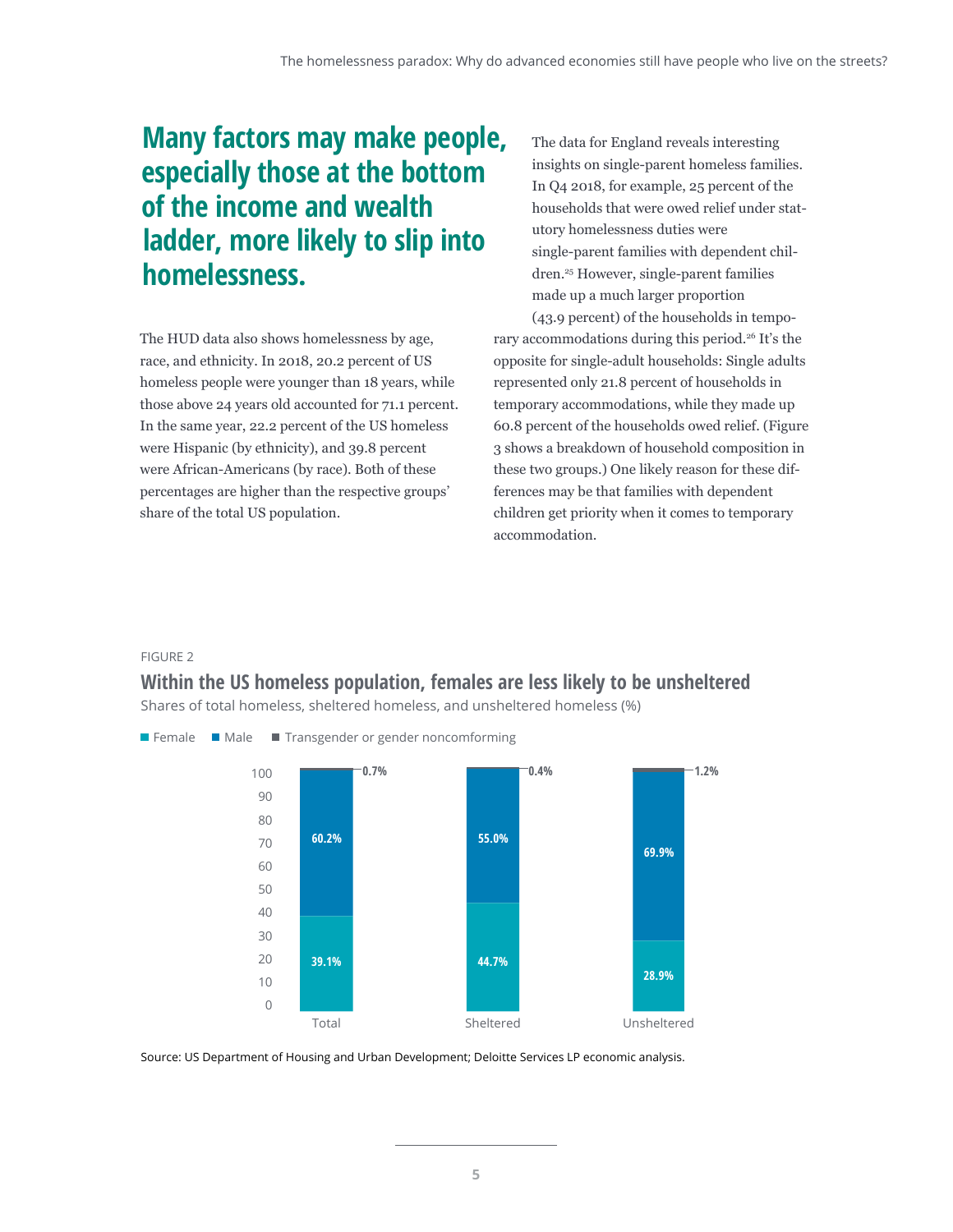#### FIGURE 3

### **In England in Q4 2018, 39,540 single-parent families were in temporary accommodation**



Source: UK Ministry of Housing, Communities, and Local Government; Deloitte Services LP economic analysis.

## **Homelessness has many roots**

Many factors may make people, especially those at the bottom of the income and wealth ladder, more likely to slip into homelessness. Among them:

**Poverty.** Poor people are the most likely to fall into homelessness, especially if their incomes remain low relative to major expenditures such as housing, or if they suffer from sudden events such as job loss or an unexpected (and costly) illness. According to the US Census Bureau, 39.7 million Americans were classified as "living below the poverty line" in 2017.<sup>27</sup> Comparable data from the Organization for Economic Cooperation and Development (OECD) database on poverty shows that, across the developed world, at least some people earn less than half that of the country's median income—a measure of poverty (figure  $4$ ).<sup>28</sup> Figure  $4$ also shows that poverty differs across key economies, probably due to differing incomes across countries as well as uneven distribution of income in individual countries.

#### **High cost of housing relative to income.**

People at the bottom of the income ladder spend a greater proportion of their incomes on housing compared to those in other cohorts. According to the Consumer Expenditure Survey, the bottom 20 percent of US consumers by income spent about 53 percent of their after-tax income on shelter owned or rented—in 2017; this contrasts sharply with the mere 10.9 percent average across the total US population.29 Also worrisome is the fact that rent expenses for those in the bottom income quintile have risen more quickly (8.2 percent per year, on average) between 2010 and 2017 than have incomes (an average of 5.9 percent per year). With low-income households more likely to rent than own a house,<sup>30</sup> the upward trend in rent expenses in recent years is troubling.

The issue of high housing costs relative to income is not confined to the United States. In the European Union (EU), 38 percent of poor households in 2017 spent more than 40 percent of their disposable income on housing31—and this share of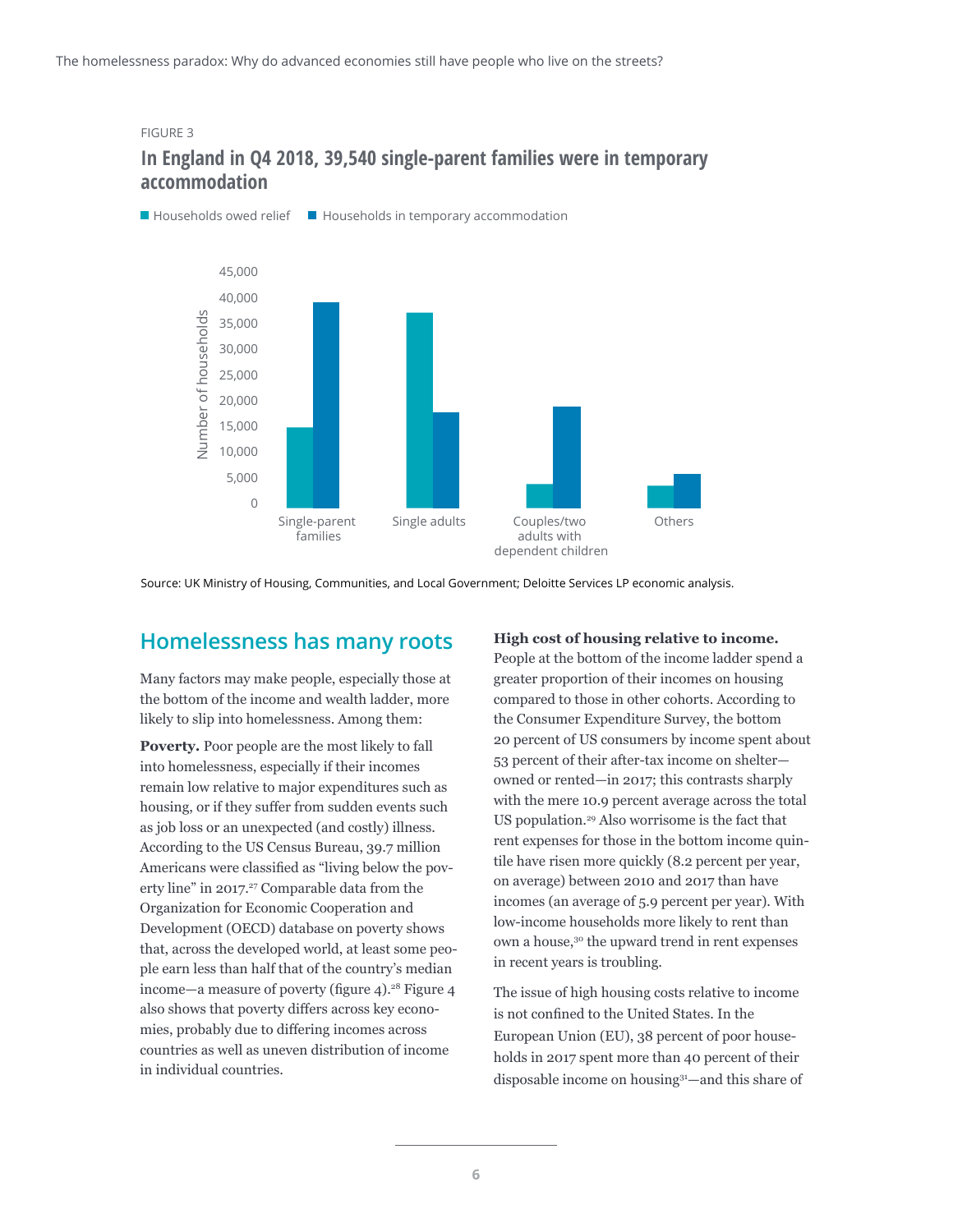



# **Poverty exists across economies in the developed world**

OECD poverty rate: Share of people earning below half of country's median income (%)

Note: The OECD applies a standard definition of poverty across countries, making the data comparable. According to this definition, the poverty rate is the share of people earning below half of the country's median income. All data, except for Canada, United Kingdom, the Netherlands, and Canada are, for 2016; for these four countries, the data is for 2017. Source: US Department of Housing and Urban Development; Deloitte Services LP economic analysis.

poor households has increased between 2010 and 2017. Within the EU, the proportion of poor households who spend more than 40 percent of their income on housing varies widely, with Greece leading at 89.7 percent, and even strong economies such as Germany (48.5 percent) and the United

**While countries may differ in how they define, calculate, and report homelessness data, there can be no doubt that homelessness exists across the developed world.** 

Kingdom (40.8 percent) posting figures higher than the EU average (figure 5). Poor households are also vulnerable to being forced out of their current shelter for falling behind on rent or mortgage payments. Here again, Greece led the European Union in 2017 with 21.3 percent of its poor households falling behind, with France (16.8 percent) and Ireland (11.8 percent) coming in second and third.

**Unexpected events.** Not everyone has the luxury of financial security; many people live from paycheck to paycheck.32 For those at the bottom of the income ladder, an unexpected job loss, a sudden illness, a severe accident, or a natural disaster can push them into homelessness or to the brink of it. The impact is more immediate and drastic for those who earn close to minimum wage or lack family support. Research by the US Federal Reserve (Fed)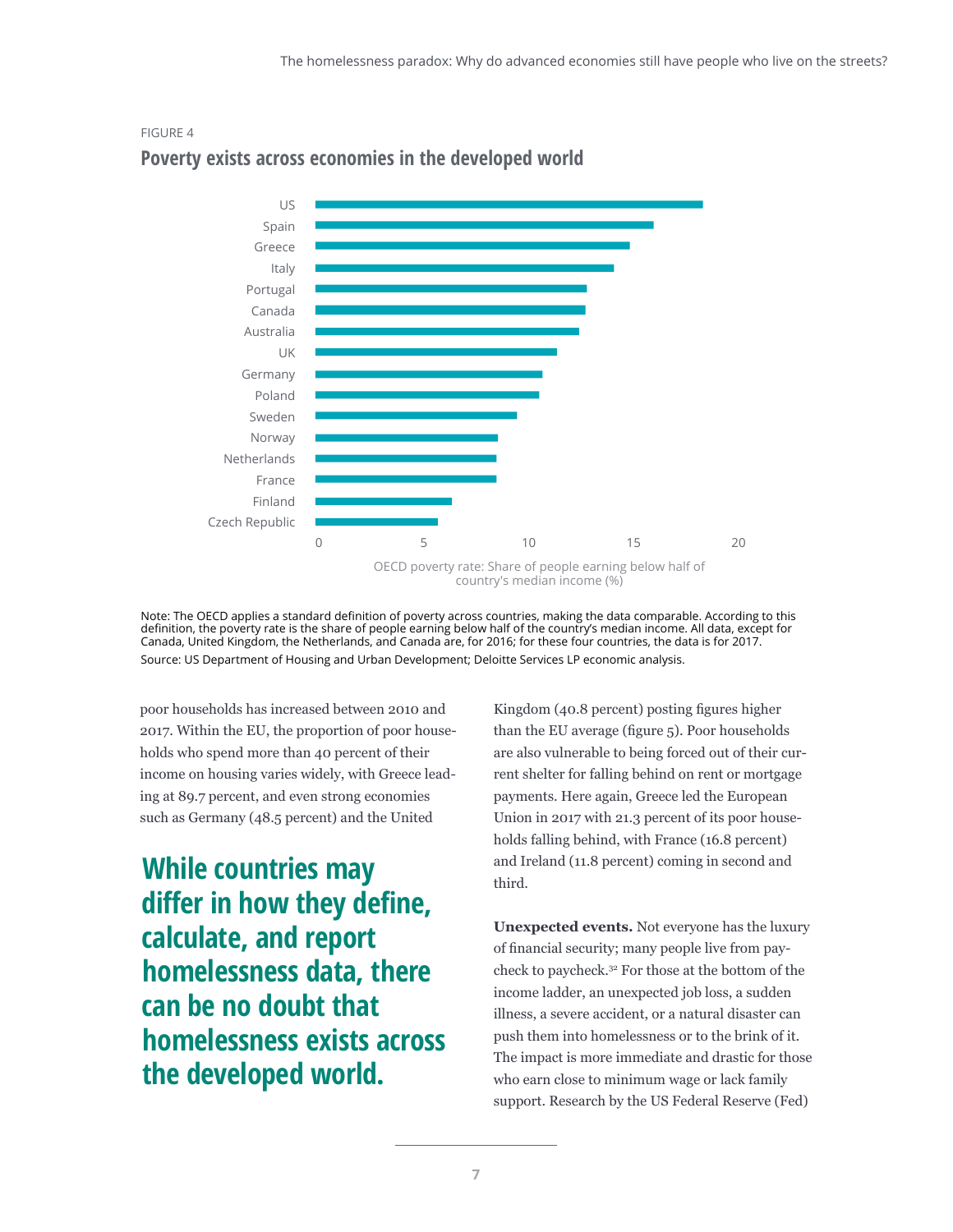

## **Thirty-eight percent of poor households in the EU are overburdened by housing costs**



Source: Fondation Abbé Pierre and FEANTSA, Fourth overview of housing exclusion in Europe: 2019; Deloitte Services LP economic analysis.

reveals that only 49 percent of American households in the bottom 25 percent of the income distribution have as much as US\$ 400 available in case of a sudden shock to income or expenses. In the United Kingdom, recently released research by the think tank Resolution Foundation suggests that lower-income households are more vulnerable to a future recession than they were in the previous one, with the increased vulnerability itself a result of the Great Recession.<sup>33</sup>

**Substance abuse.** While it is difficult to establish causality in the link between homelessness and substance abuse, substance abuse can make an individual more likely to lose employment and earnings and reduce his or her employability, putting them at greater risk of homelessness. In the United States, an estimated 38 percent of homeless people are dependent on alcohol, and 26 percent

on other harmful chemicals.<sup>34</sup> In Great Britain, Crisis, a charity for homeless people, found that 27 percent of its clients in 2013–2015 reported problematic use of drugs or alcohol.<sup>35</sup> Closely related to substance abuse, too, are physical disability and mental illness. In the United States, studies suggest that as many as 80 percent of homeless veterans in the country suffer from mental health problems or substance abuse.<sup>36</sup>

**Domestic violence.** Domestic violence plays a major role in exacerbating homelessness. In Australia, 42 percent of those seeking assistance for homelessness in 2017–2018 reported experiencing domestic or family violence;37 seventy-eight percent of these victims were women.38 Meanwhile, in the United States, one-fourth of homeless women find themselves in that state due to domestic violence.<sup>39</sup>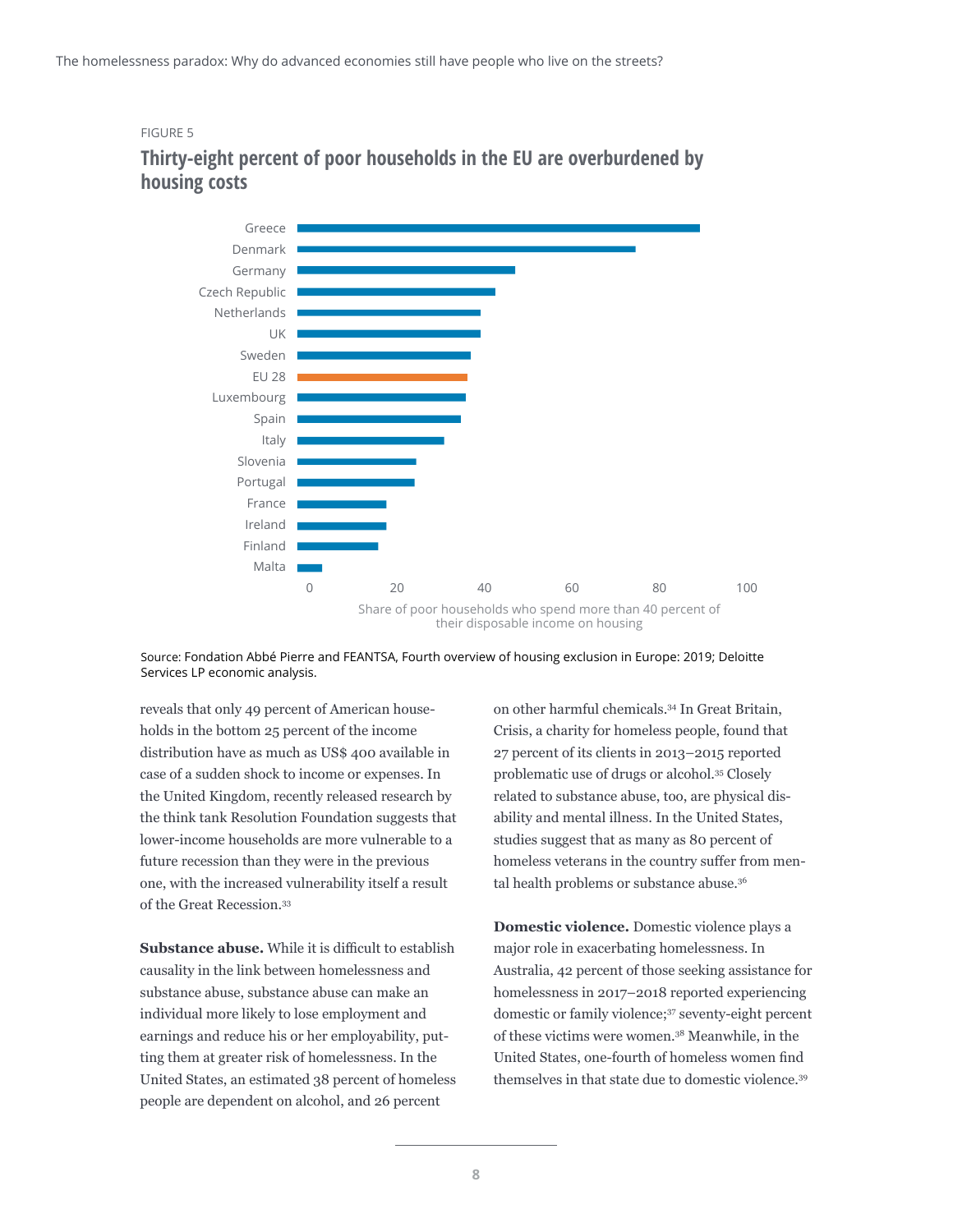**Single parenthood.** Single-parent families are also vulnerable to homelessness. In England, families with a single mother and dependent children accounted for almost 44 percent of the families in temporary accommodations between October and December 2018.40 In neighboring Ireland, among all the families that were homeless between April 22 and April 28, 2019, 58.1 percent were singleparent households.41 Evidence suggests that single-parent families face greater financial burdens than other household types, contributing to their risk of homelessness. In 2017, for example, 21 percent of single-parent families with dependent children in the EU spent more than 40 percent of their income on housing—compared to just 8.7 percent for all EU families.42

# **The need to chart a course**

While countries may differ in how they define, calculate, and report homelessness data, there can be no doubt that homelessness exists across the developed world. And no matter how small a percentage of a country's population is homeless, the problem is difficult to ignore, especially in modern

democracies where societies are placing an increasing emphasis on well-being and inclusion.

So, what are developed economies to do? So far, no economy seems to have eliminated homelessness altogether. But policymakers can investigate the merits of a number of proposed solutions. One approach is a "housing first" strategy, which aims to provide homes for the homeless or those at risk for homelessness without requiring them to first solve problems related to factors such as employment, health, and family.43 A review of the workings of property markets and developing vibrant, affordable housing sectors is perhaps in order too. And in this age of the Fourth Industrial Revolution, data and digital technology can and should be used to help governments and societies address homelessness, whether by more effectively tracking its risk factors, efficiently allocating resources, or measuring and comparing intervention outcomes. See our companion report, [Addressing homelessness with data analytics: A](https://www2.deloitte.com/us/en/insights/industry/public-sector/homelessness-data.html)  [data-driven approach to homelessness,](https://www2.deloitte.com/us/en/insights/industry/public-sector/homelessness-data.html) for more about how a data-driven approach can help combat homelessness.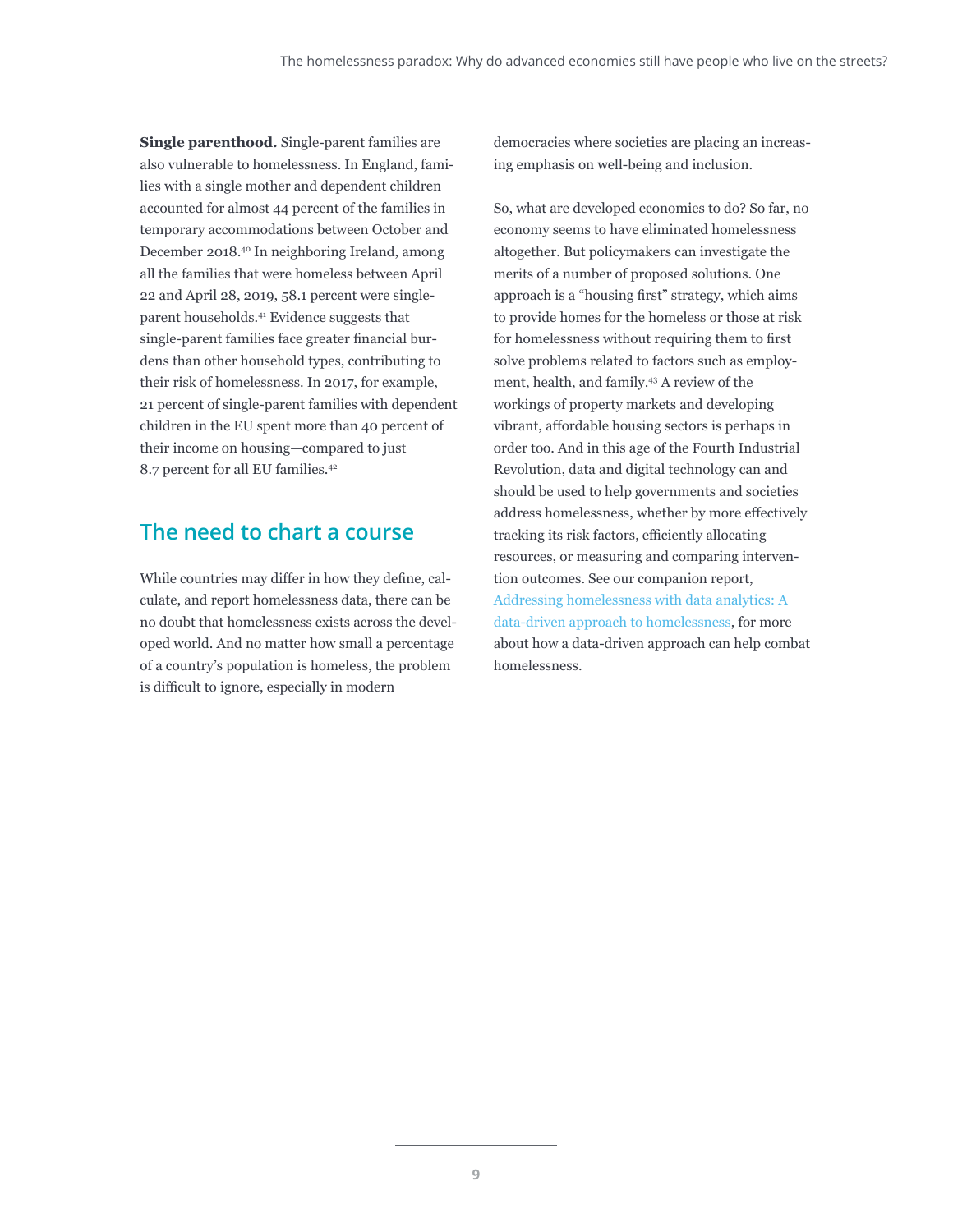# **Endnotes**

- 1. International Monetary Fund (IMF) and World Economic Outlook Database, sourced through Haver Analytics in July 2019. IMF's classification of different country aggregates such as advanced economies and emerging and developing economies is based on per capita incomes, export diversification, and degree of integration into the global financial system. For more details see: International Monetary Fund, "How does the WEO categorize advanced versus emerging market and developing economies?," accessed September 4, 2019; International Monetary Fund, "World Economic Outlook: Country information," April 2019.
- 2. OECD, "Homeless population," accessed July 2019.
- 3. HUD Exchange, *Annual homelessness assessment report 2018*, accessed June 2019.
- 4. Haver Analytics, sourced in July 2019
- 5. The discussion in this section sources from individual country statistics, OECD data, and reports from organizations such as the European Federation of National Organizations Working with the Homeless (FEANTSA). All these sources are noted in greater detail in subsequent sections.
- 6. Ibid.
- 7. Ibid; UK Ministry of Housing, Communities & Local Government, "Changes to MHCLG's statutory homelessness statistics," accessed August 2018.
- 8. Gov.UK, "Statutory homelessness," October 1, 2018.
- 9. National Law Center on Homelessness & Poverty, *Don't count on it: How the HUD Point-in-Time count underestimates the homelessness crisis in America*, 2017; National Center for Biotechnology (NCBI), "Welcome to NCBI," accessed September 4, 2019; US National Library of Medicine, "Accelerating biomedical discovery and datapowered health," accessed September 4, 2019; NCBI, "Permanent Supportive Housing: Appendix—counting the number of individuals experiencing homelessness," accessed September 4, 2019.
- 10. Los Angeles Homeless Services Authority, "2019 Greater Los Angeles homeless count results," June 4, 2019.
- 11. Gov.UK, "Statutory homelessness."
- 12. According to the Rough Sleeping Statistics of the UK Ministry of Housing, Communities, and Local Government, "sleeping rough" is defined by local authorities to include those sleeping or about to do so in open-air locations and places such as tents, cars, and makeshift shelters.
- 13. United Kingdom Ministry of Housing, Communities & Local Government, *Rough sleeping statistics autumn 2018, England (revised)*, February 25, 2019.
- 14. BAG W, "Latest news: 650,000 people in 2017 without housing," July 30, 2019; European Observatory on Homelessness, "Germany: Homelessness data," accessed June 2019.
- 15. INSEE, "Homeless accommodation in 2012: Different forms for different family situations," July 2, 2013.
- 16. FIO.PSD, "Homeless people in Italy," accessed July 2019; Fondation Abbé Pierre and FEANTSA, *Fourth overview of housing exclusion in Europe: 2019*, accessed July 2019.
- 17. Instituto Nacional de Estadística, Living level and conditions database, sourced July 2019; Instituto Nacional de Estadística, "Survey on centers and services to support for homeless people," accessed July 2019; Fondation Abbé Pierre and FEANTSA, *Fourth overview of housing exclusion in Europe: 2019*.
- 18. OECD, "Homeless population."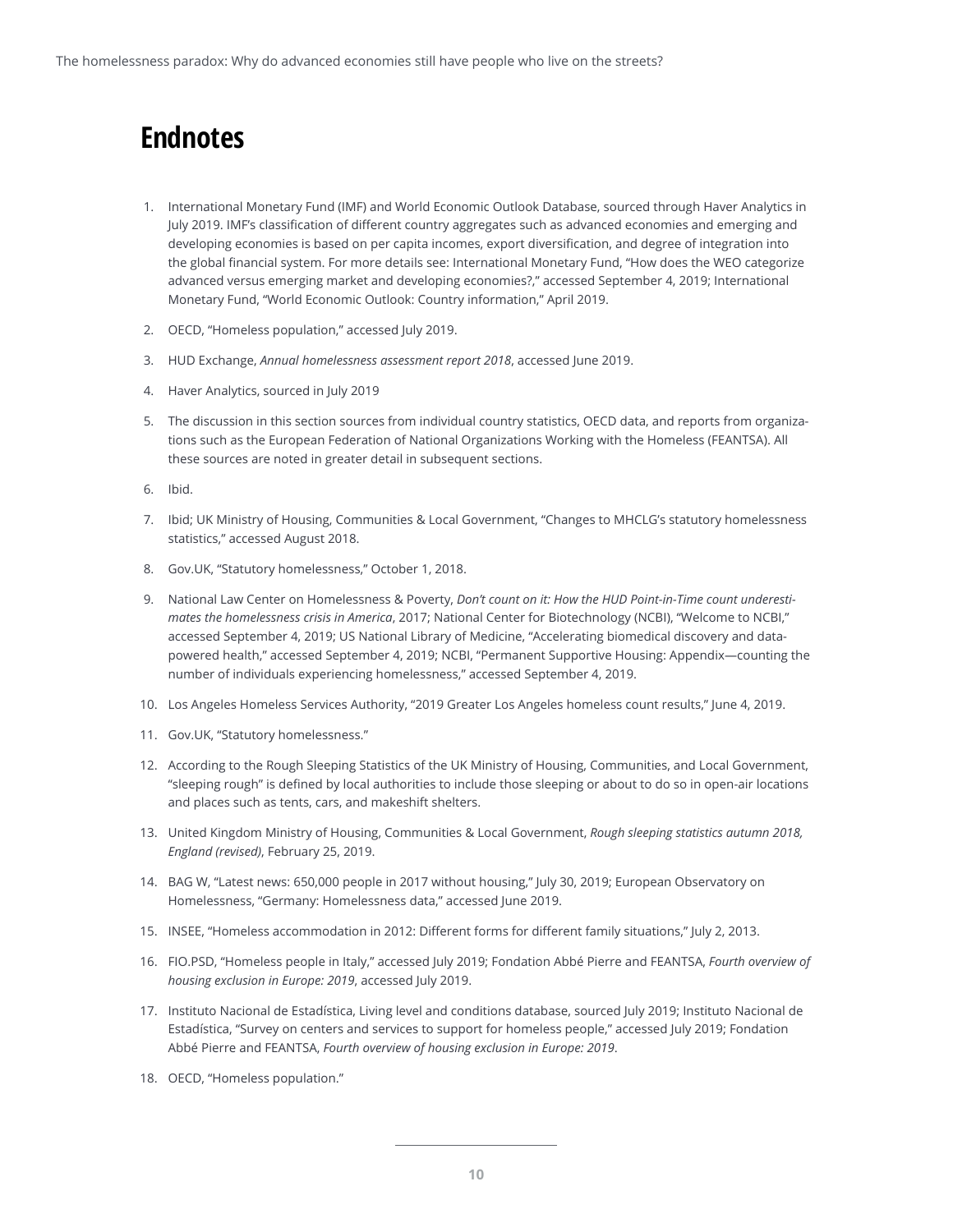- 19. FEANTSA, "Homelessness in Sweden," accessed July 2019; VIVE (in cooperation with the Denmark Ministry of Children and Social Services), *Homelessness in Denmark 2017*, accessed July 2019; The Housing Finance and Development Center of Finland, "Homelessness in Finland 2017," accessed July 2019; OECD, "Homeless population"; Fondation Abbé Pierre and FEANTSA, *Fourth overview of housing exclusion in Europe: 2019*.
- 20. Australian Bureau of Statistics, "Census of population and housing: Estimating homelessness (2016)," March 14, 2018.
- 21. OECD, "Homeless population."
- 22. HUD Exchange, *Annual homelessness assessment report 2018*.
- 23. Gov.UK, "Homelessness statistics," accessed August 2019.
- 24. HUD Exchange, *Annual homelessness assessment report 2018*. All US-specific data in this section is taken from this source.
- 25. Gov.UK, "Homelessness statistics." All England-specific data in this section is taken from this and the following source.
- 26. Gov.UK, "Statistical data set: Live tables on homelessness," accessed August 2019.
- 27. Kayla Fontenot, Jessica Semega, and Melissa Kolar, *Income and poverty in the United States: 2017*, United States Census Bureau, September 12, 2018.
- 28. OECD, "Poverty rate," accessed August 8, 2019.
- 29. US Bureau of Labor Statistics, "Consumer expenditure survey," sourced from Haver Analytics in July 2019.
- 30. US Federal Reserve, "Survey of consumer finances," sourced from Haver Analytics, July 2019.
- 31. Fondation Abbé Pierre and FEANTSA, *Fourth overview of housing exclusion in Europe: 2019*. The other data in this paragraph is also taken from the same source.
- 32. World Economic Forum, "Agenda in focus: Fixing inequality," accessed June 2019.
- 33. Cara Pacitti and James Smith, "A problem shared? What can we learn from past recessions about the impact of the next across the income distribution?," *Resolution Foundation*, August 5, 2019.
- 34. National Coalition for the Homeless, "Substance abuse and homelessness," July 2009.
- 35. Crisis, "Drugs and alcohol," accessed June 2019.
- 36. US Department of Veteran Affairs, "Homeless veterans," accessed June 2019.
- 37. Mission Australia, *Out of the shadows*, accessed June 2019.
- 38. Ibid.
- 39. Seiji Hayashi, "How health and homelessness are connected—medically," *Atlantic*, January 25, 2016.
- 40. Gov.UK, "Statistical data set: Live tables on homelessness."
- 41. Ireland Department of Housing, Planning and Local Government, *Homelessness report April 2019*, accessed August 2019.
- 42. Fondation Abbé Pierre and FEANTSA, *Fourth overview of housing exclusion in Europe: 2019*.
- 43. Pathways Housing First website, accessed June 2019; HUD Exchange, "Housing First in permanent supportive housing brief," July 2014; Home\_EU, "Housing First," accessed June 2019; Australian Housing and Urban Research Institute, "What is the Housing First model and how does it help those experiencing homelessness?," May 25, 2018.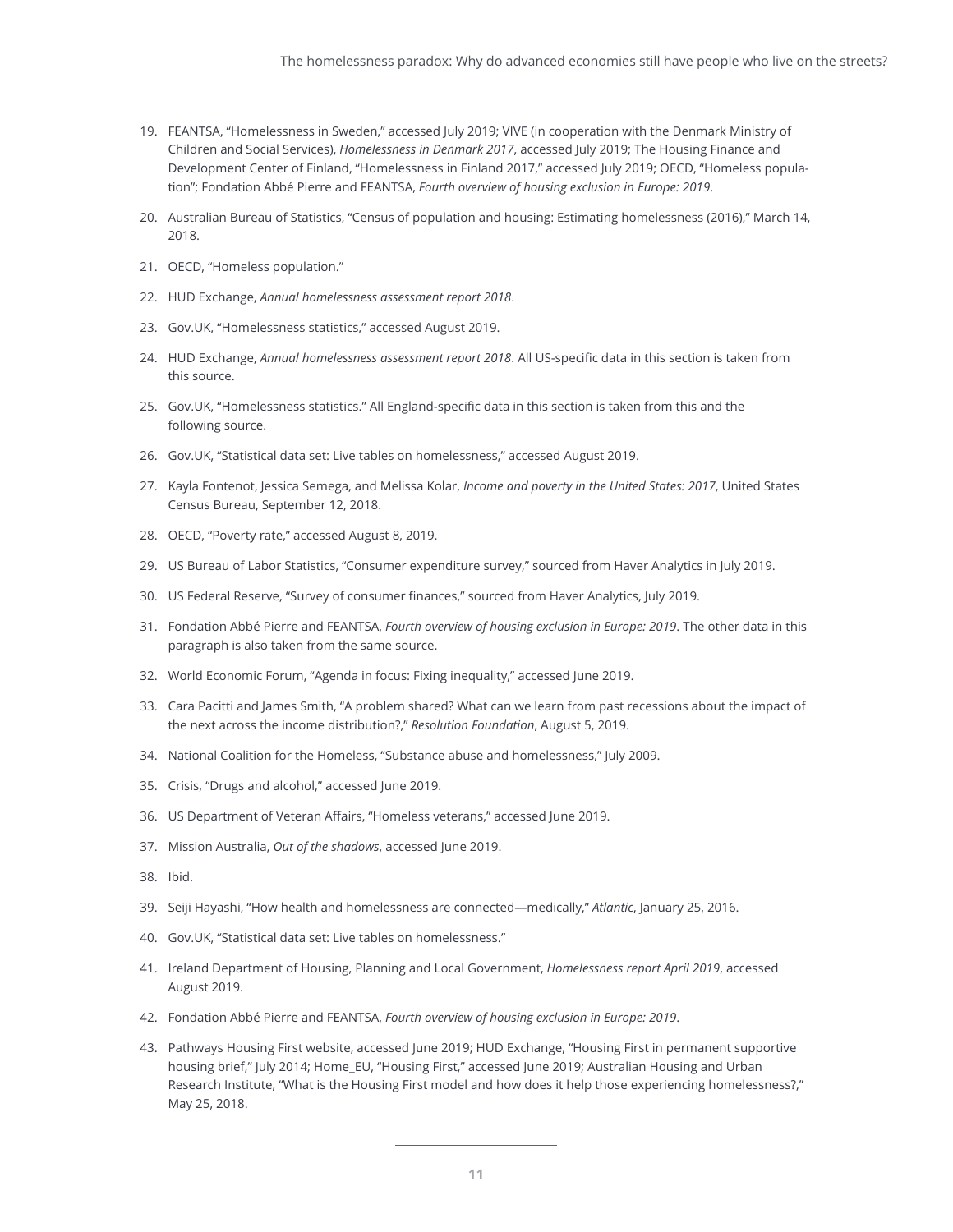# **About the authors**

#### **Akrur Barua | abarua@deloitte.com**

Akrur Barua is an economist with the Research & Insights team. As a regular contributor to several Deloitte Insights publications, he often writes on macroeconomic trends that have global implications, such as monetary policy, real estate cycles, household leverage, and trade. He also studies the US economy, especially its demographics, labor market, and consumers.

#### **Rachel Frey | rfrey@deloitte.com**

Rachel Frey is a principal in Deloitte Consulting LLP's State Government Health and Human Services practice. For the past 15 years, she has worked with state and local government agencies defining approaches and implementing business and technology solutions to enhance service delivery; prevent and detect fraud, waste, and abuse; streamline business operations; refine organizational structures; and evaluate policies that drive these efforts. Frey has a master's degree in public policy and management from the Heinz School at Carnegie Mellon and currently leads Deloitte's Human Services Analytics Solution offerings. She is based in Sacramento, California.

#### **Nagen Suriya | nsuriya@deloitte.com**

Nagen Suriya is a managing director in Deloitte Consulting LLP's Government and Public Services practice. He has more than 20 years of experience delivering large, complex systems development and transformation projects to human service agencies across state and local government agencies. Suriya works with human service agency leaders to create scalable, sustainable solutions that transform service delivery for those in the most need.

#### **Karen Byrnes | kabyrnes@deloitte.com**

Karen Byrnes, PhD, is a specialist master in Deloitte's Human Capital offering with over 15 years of experience in public-private partnerships, project and program leadership, and policy analysis.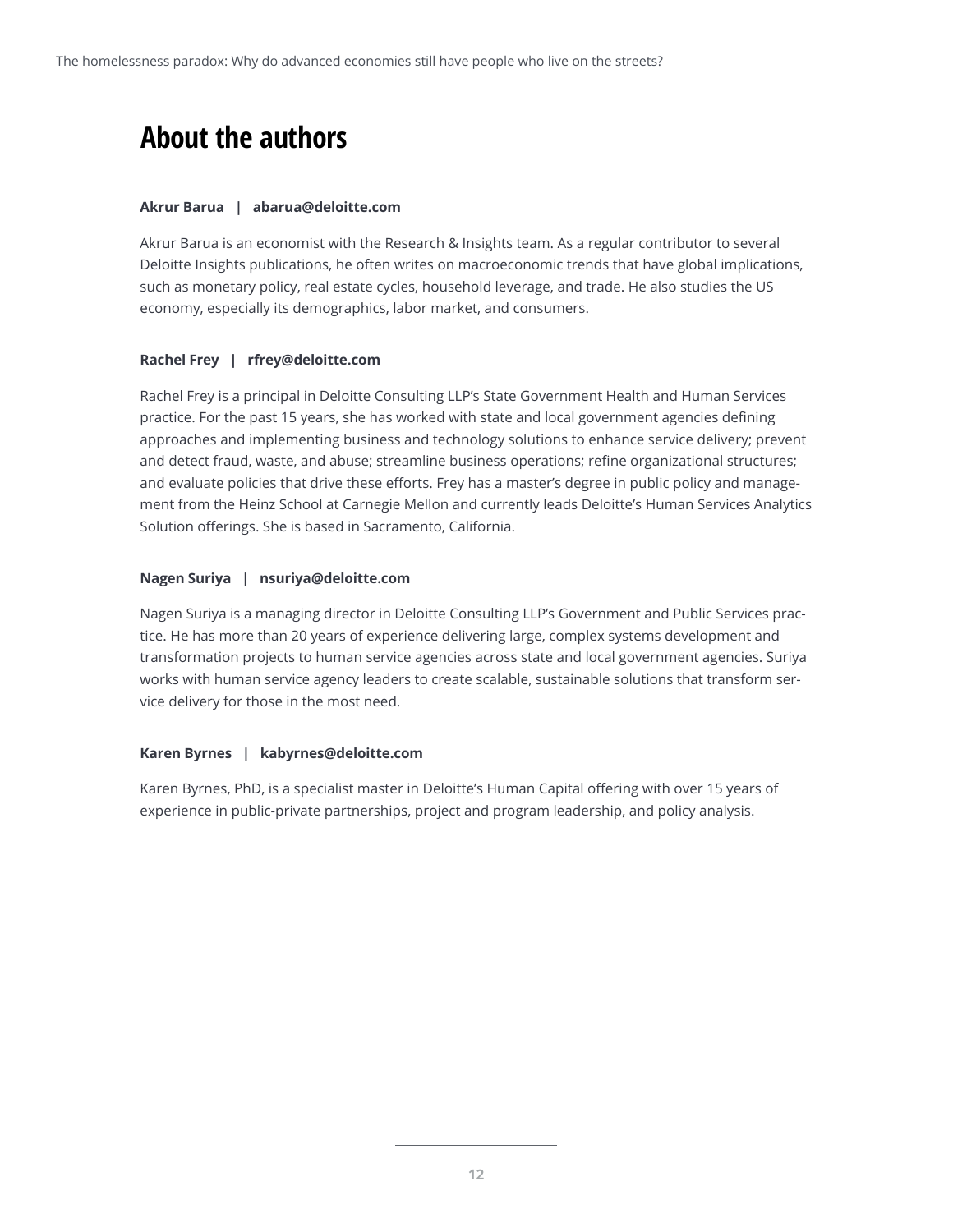# **Acknowledgments**

Authors would like to thank **Mahesh Kelkar** from the Deloitte Center for Government Insights in driving the research and analysis in this study.

The authors would also like to thank **Shane Engel**, **Stacy Zhong**, **Kannan Sundararajan**, **Sushumna Agarwal**, **Shruthi K** for their invaluable contribution. The authors would also like to thank **Dr. Daniel Bachman** and **Dr. Patricia Buckley** from the Economics Team and **William D. Eggers** from the Deloitte Center for Government Insights for their thoughtful input and review at critical junctures.

# **Contact us**

*Our insights can help you take advantage of change. If you're looking for fresh ideas to address your challenges, we should talk.*

### **Practice contact**

#### **Dr. Patricia Buckley**

Managing director | Deloitte Services LP + 1 571 814 6508 | pabuckley@deloitte.com

Dr. Patricia Buckley, Deloitte Services LP, is the managing director for Economics responsible for contributing to Deloitte's Eminence practice with a focus on economic policy. She is based in Arlington, Texas.

#### **Rachel Frey**

Principal | Deloitte Consulting LLP + 1 916 288 3972 | rfrey@deloitte.com

Rachel Frey is a principal in Deloitte Consulting LLP's State Government Health and Human Services practice and leads Deloitte's Human Services Analytics Solution offerings.

### **The Deloitte Center for Government Insights**

#### **William D. Eggers**

Executive director | The Deloitte Center for Government Insights | Deloitte Services LP + 1 202 246 9684 | weggers@deloitte.com

William D. Eggers is the executive director of Deloitte's Center for Government Insights, where he is responsible for the firm's public sector thought leadership.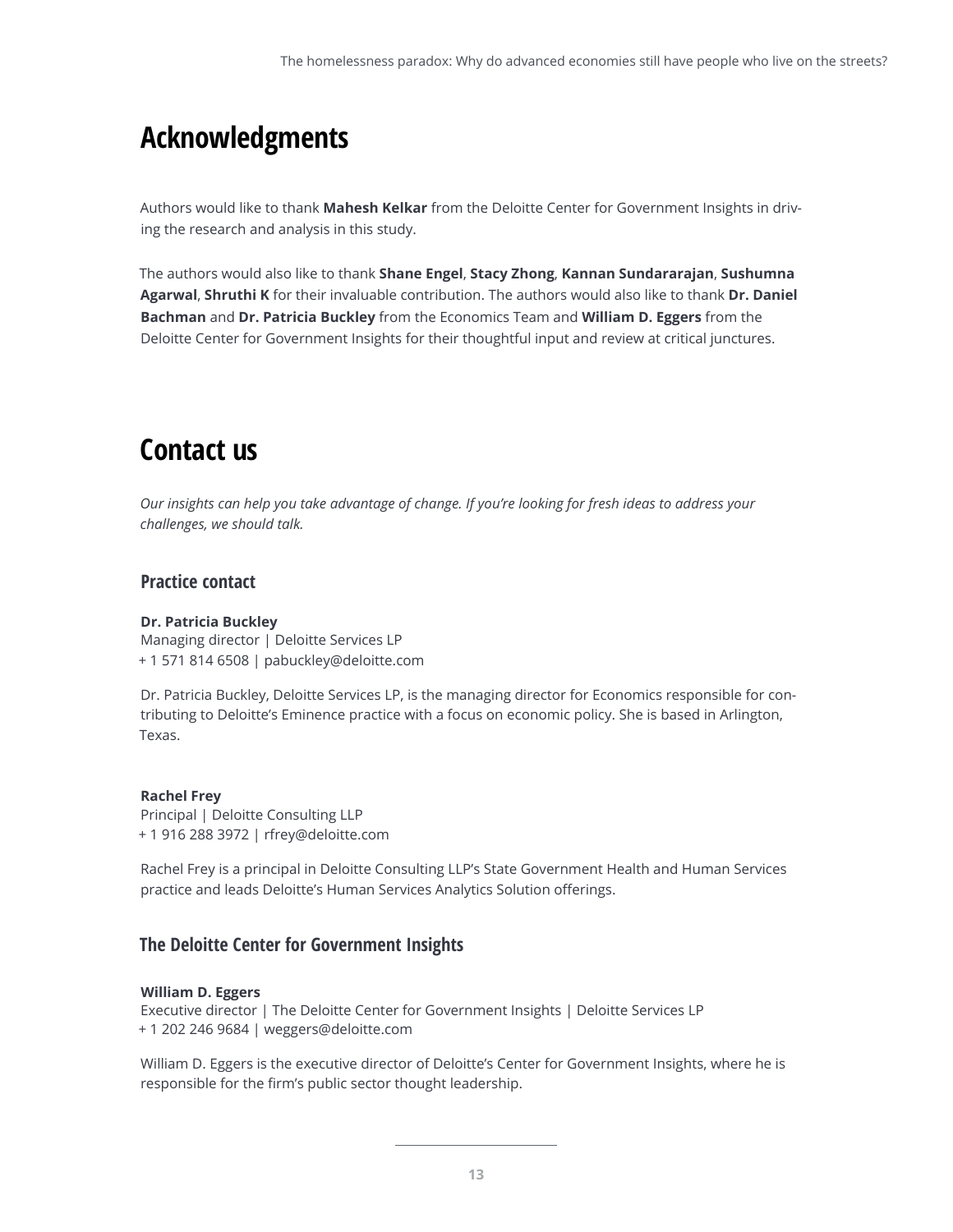# **About the Deloitte Center for Government Insights**

The Deloitte Center for Government Insights shares inspiring stories of government innovation, looking at what's behind the adoption of new technologies and management practices. We produce cutting-edge research that guides public officials without burying them in jargon and minutiae, crystalizing essential insights in an easy-to-absorb format. Through research, forums, and immersive workshops, our goal is to provide public officials, policy professionals, and members of the media with fresh insights that advance an understanding of what is possible in government transformation.

#### **DELOITTE GLOBAL ECONOMIST NETWORK**

The Deloitte Global Economist Network is a diverse group of economists that produce relevant, interesting, and thought-provoking content for external and internal audiences. The Network's industry and economics expertise allows us to bring sophisticated analysis to complex industrybased questions. Publications range from in-depth reports and thought leadership examining critical issues to executive briefs aimed at keeping Deloitte's top management and partners abreast of topical issues.